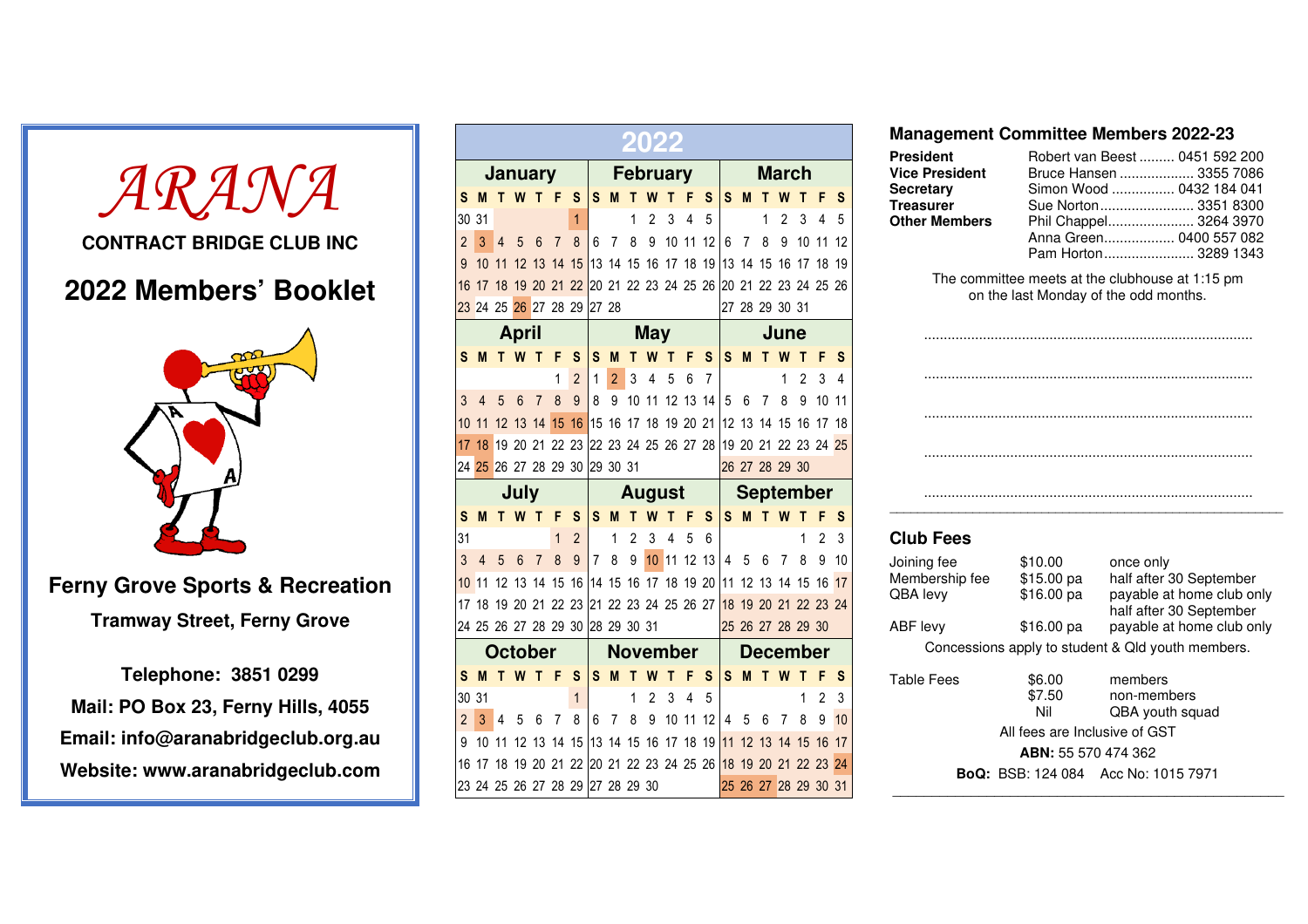#### **Weekly duplicate program**

All sessions may not be available depending on COVID-19 restrictions. Please check our website for details & updates.

| Monday    | 9:30 am to 1:15 pm<br>2:00 pm to 4:15 pm (<50 MP novice) |
|-----------|----------------------------------------------------------|
|           | 7:30 pm to 10:30 pm                                      |
| Tuesday   | 9:30 pm to 1:15 pm                                       |
| Wednesday | 9:30 am to 1:15 pm                                       |
| Thursday  | 1:00 pm to 4:15 pm (social bridge)                       |
| Friday    | 9:30 am to 1:15 pm                                       |
| Saturday  | 1:00 pm to 4:30 pm                                       |

#### **Covid Safety**

Arana follows directions from Qld Health and the QBA. Entry to the clubhouse is restricted to double vaccinated persons only. Table fees will be paid by EFTPOS only. Members should bring their own cup for the tea/ coffee break. Hand sanitise regularly.

\_\_\_\_\_\_\_\_\_\_\_\_\_\_\_\_\_\_\_\_\_\_\_\_\_\_\_\_\_\_\_\_\_\_\_\_\_\_\_\_\_\_\_\_\_\_\_\_\_\_\_\_\_\_\_\_

\_\_\_\_\_\_\_\_\_\_\_\_\_\_\_\_\_\_\_\_\_\_\_\_\_\_\_\_\_\_\_\_\_\_\_\_\_\_\_\_\_\_\_\_\_\_\_\_\_\_\_\_\_\_\_\_

#### **Beginners' classes**

Classes commence (usually) in March (currently cancelled due to Covid) and July, at 10 am to 12 noon on Saturdays. Lessons are free, run for 9 weeks and are followed by supervised play. Enquiries to Jim Taylor on 3289 0033 or the club house (3851 0299) during session time.

#### **Partner Contacts**

Email aranabridgeclub.partnerrequest@gmail.com or SMS Natalie Bloch 0402 255 020 stating your name & session(s) for which a partner is requested.

 Phone the clubhouse during any session and ask the Director to announce that a partner is requested for a particular session.

 Wednesday players may contact Dawn Benes on 0411 468 722 or email her at benman4035@gmail.com. \_\_\_\_\_\_\_\_\_\_\_\_\_\_\_\_\_\_\_\_\_\_\_\_\_\_\_\_\_\_\_\_\_\_\_\_\_\_\_\_\_\_\_\_\_\_\_\_\_\_\_\_\_\_\_\_



# Your Agents. **Whitehead & Crump**

Simon Whitehead & Drew Crump, two passionate Dads & experienced real estate agents helping local home owners get results. For any referrals leading to a sale, the Whitehead & Crump Team will donate \$500 to the club on settlement.

e whiteheadandcrump@harcourts.com.au | m 0403 856 205

### **Harcourts Solutions**

#### **Winners of Club Competitions 2021**

#### **QBA EVENTS**

**February Swiss Teams**Event not held due to COVID-19

**June Pairs** 

 Championship Eileen Li, Watson Zhou Plate Daria Williams, Ian Cameron Restricted **Ben Ludik, Ian Broadley** 

**June Teams**Championship

Therese Tully, Richard Ward Paul Hooykaas, Peter Evans Plate Barry Koster, Jeff Conroy Joan Jenkins, Evelyne Mander Restricted Allan McIntyre, Natalie Bloch Tony Agar, Carol Bellis

#### **CLUB CHAMPIONSHIP EVENTS**

#### **Pairs Championship**

| First    | Richard McLauchlan, Helen McLauchlan |
|----------|--------------------------------------|
| Second   | Natalie Bloch, Alan Norman           |
| Handicap | Charles Chambers, Maureen Pears      |

#### **Teams Championship**

| First  | David Lehmann, Bert Luchjenbroers    |
|--------|--------------------------------------|
|        | Helen McLauchlan, Richard McLauchlan |
| Second | Fay Jeppesen, John Henderson         |
|        | Ross Shardlow, Peter Gruythuysen     |
| Third  | Allan McIntyre, Terry Nowitzki       |
|        | Natalie Bloch, Joyce O'Brien         |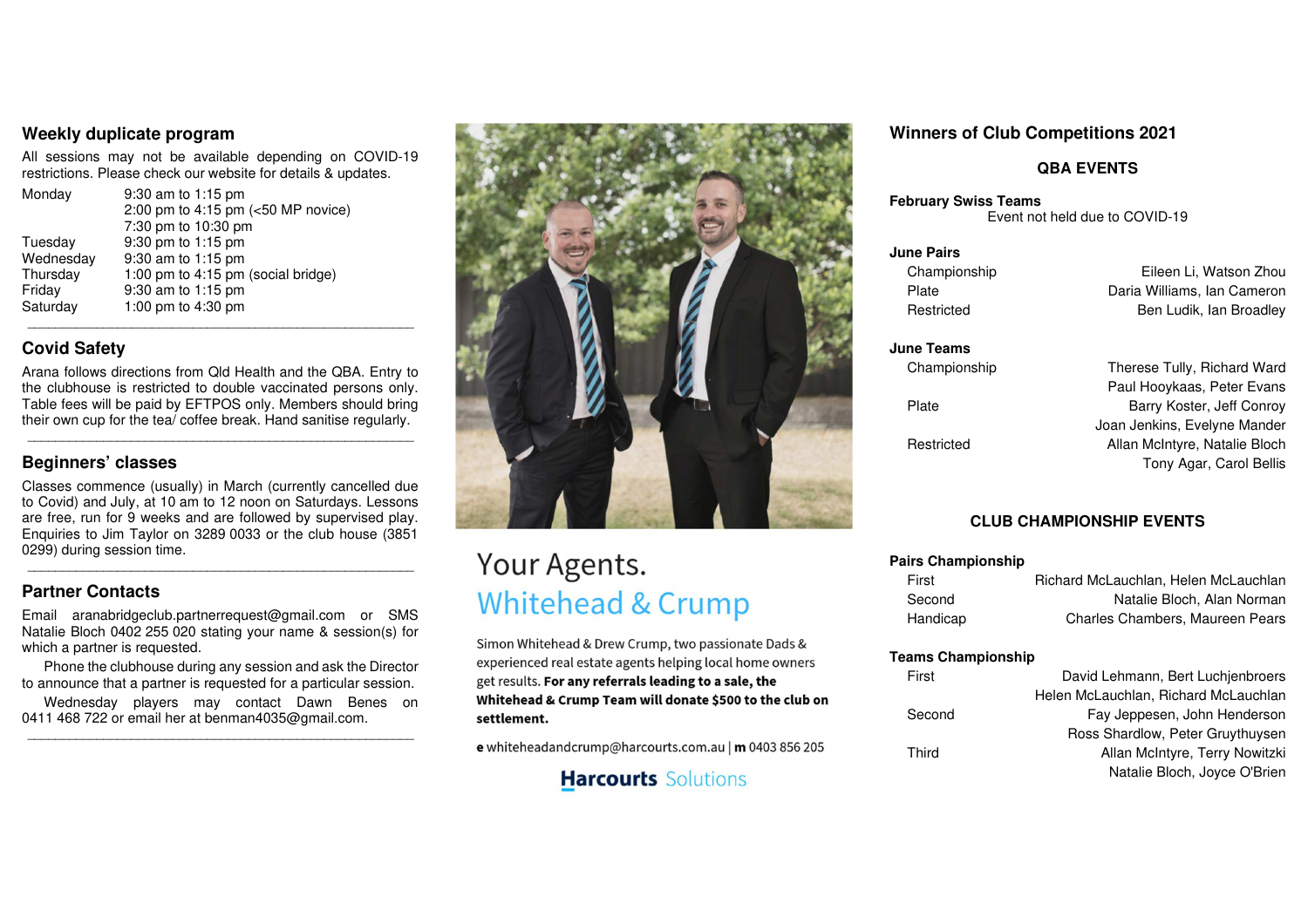#### **CLUB PAIRS EVENTS**

| Monday am<br>First<br>Second<br>Handicap | Dorothy Gehrke, Errol Miller<br>Joyce O'Brien, Natalie Bloch<br>Don Cutmore, Kath Rooney            |
|------------------------------------------|-----------------------------------------------------------------------------------------------------|
| Tuesday<br>First<br>Second<br>Handicap   | Annette Hyland, Peter Stride<br>Margaret McNee, Joan Mills<br>Pauline Ford, Peter Ebert             |
| Wednesday<br>First<br>Second<br>Handicap | Ann Smith, Dennis Sullivan<br>Val Acklin, Gary Lynch<br>Julie Gibbens, Jill Warnecke                |
| Friday<br>First<br>Second<br>Handicap    | Richard McLauchlan, Helen McLauchlan<br>Mary Ryan, Sunil Mukherjee<br>Julie Cutmore, Sri Sriprakash |

#### **Life Members**

 1993 .... Judy Valentine 2003 .... Pam Horton 2011 .... Val Acklin 2016 .... Richard McLauchlan 2017 .... Tony Agar 2017 .... Val Cran 2017 .... Lorraine Steele (Dcd) 2019 .... Robert Matthew

\_\_\_\_\_\_\_\_\_\_\_\_\_\_\_\_\_\_\_\_\_\_\_\_\_\_\_\_\_\_\_\_\_\_\_\_\_\_\_\_\_\_\_\_\_\_\_\_\_\_\_\_\_\_\_\_

#### **Handy Contacts**

| Computers/ IT Bruce Hansen/ ITExperts   |  |
|-----------------------------------------|--|
| Dealing coordinator  Robert Van Beest   |  |
|                                         |  |
| Health, safety, maintenance Jim Webster |  |
|                                         |  |
|                                         |  |
|                                         |  |
|                                         |  |
| Membership secretary  Anna Green        |  |
|                                         |  |
|                                         |  |
| Purchasing (non-food)  Robert Van Beest |  |
| Scoring/ BridgeMates Richard McLauchlan |  |
|                                         |  |
| Tournament organiser Helen McLauchlan   |  |
|                                         |  |

#### **Alterations**

The Club reserves the right to alter this program in any way considered necessary. Any such alteration will be made known to members by announcements at the Club, by posting on the notice board, by email and on our web site.

\_\_\_\_\_\_\_\_\_\_\_\_\_\_\_\_\_\_\_\_\_\_\_\_\_\_\_\_\_\_\_\_\_\_\_\_\_\_\_\_\_\_\_\_\_\_\_\_\_\_\_\_\_\_\_\_

# Who do you turn to in a time of need?



We think of everything

kmsmith.com.au

Phone 3252 2031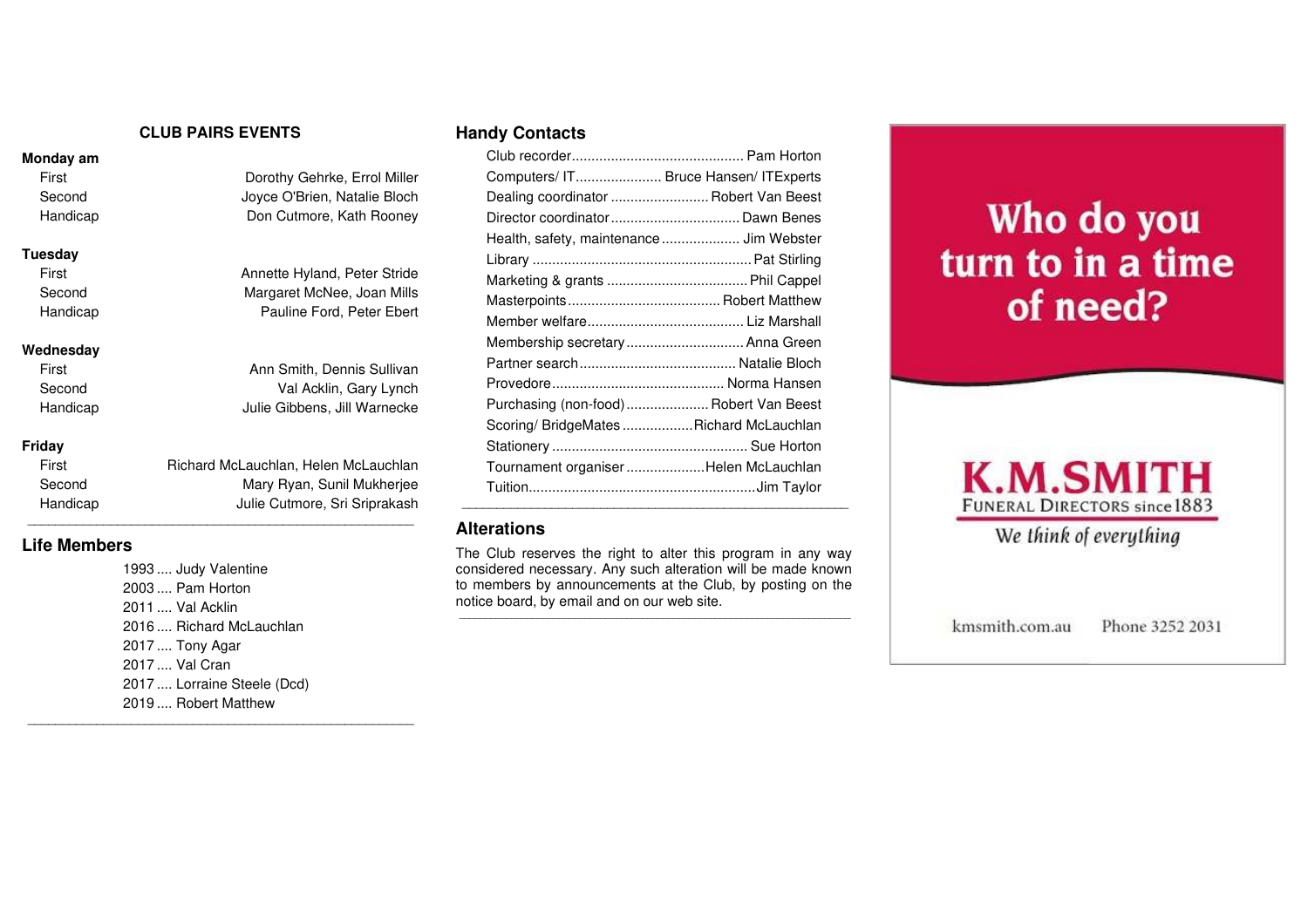#### **General Club Rules**

**Etiquette** Conduct, ethics, proprieties and etiquette are subject to the Laws of Duplicate Bridge 2017 (Laws 73 and 74).

Appropriate behaviour includes…

- ❖ Being a good host or guest at every table.<br>❖ Greating your opponents in a friendly manu
- ❖ Greeting your opponents in a friendly manner.<br>❖ Making new players and visitors welcome
- ❖ Making new players and visitors welcome.<br>❖ Having your system card readily available.
- ❖ Having your system card readily available.<br>❖ Thanking your opponents when the round h
- ❖ Thanking your opponents when the round has ended.<br>❖ Befraining from any action or remark likely to embarr
- ❖ Refraining from any action or remark likely to embarrass or<br>discomfort your partner or opponents discomfort your partner or opponents.
- ❖ Not discussing hands or wasting time with post mortems hetween hands between hands.

Inappropriate behaviour includes…

- ❖ Criticising partner or opponents.<br>❖ Making negative comments on h
- ❖ Making negative comments on bidding or play.<br>❖ Discussing bands after a round is called
- ❖ Discussing hands after a round is called.<br>❖ Budeness, badgering, threats, profanity i
- ❖ Rudeness, badgering, threats, profanity, insinuation.<br>❖ Disputing a Director's ruling during play (an appeal re
- ❖ Disputing a Director's ruling during play (an appeal request is appropriate) appropriate).

**Air Conditioning** Any desired alteration to A/C operation should be directed to the A/C nominees who are the only members with authority to alter settings. The A/C is set at 24⁰C, please dress accordingly.

**Alerting** Any artificial/ systemic bid that the opponents may misinterpret must be alerted and quickly circled by the bidder's partner up to the level of 3NT. Self-alerting bids and calls (eg doubles, redoubles, cue bids of opponents' suit) are excluded.

**Announcing** Conventional 1C opening bids (2-carded/ strong etc) are not alertable. Opener's partner must announce the length of the club suit (and strength if applicable). Point count range of opening 1Nt bids must also be announced.

**Car parking** is available, including disabled parking spaces and wheelchair access. Parking spaces closest to the club house should be left for more elderly and infirm members. A condition of entry is that parking is solely at the risk of the owner or driver. Neither the club, its officials, servants, or agents, shall be held liable in any way whatsoever for any personal or property loss, or damage to any person of whatsoever nature, caused or contributed to, by the parking of vehicles in the club grounds.

**Complaints** (and accolades) should be forwarded in writing to the Secretary and signed. Verbal or anonymous complaints will not be addressed.

**Dress Standards** Players are expected to observe a reasonable standard of dress. Singlets, thongs or bare feet are not acceptable.

**Division of Fields** (when necessary) should be such as to produce sections as close in number as possible. Players are obliged to co-operate with the Director in any division of the field or change of seating.

**GNOT** The club may limit the entry of non-members in teams playing the Arana GNOT club heats.

**Membership Details** Members should advise the Secretary immediately of any change of address, telephone number or email contact.

**Mobile Phones** should be switched off in the playing area but some tolerance is allowed for emergency calls.

**Movements** Morning 30-36, Afternoon 24-28 (Monday), 27-33 (Saturday), Evening 24-28, Social (Thursday) 21-30 boards; finish night sessions by 10:30 pm; may split field into 2 sections @ 14 tables; where possible, do not play 2-board rounds and avoid 5-board sit-outs.

**No Table Fees** for members over 90 years of age and members of rhe QBA Youth Squad.

**Not Played Boards** If bidding has not started between 2 and 3 minutes from the end of a round, the board will not be played. The Director must be called and an adjusted score awarded. Once bidding has started, the board must be played irrespective of the time remaining in the round.

**Notice Boards** No material may be placed on the notice board without prior approval from the President or Secretary.

**Opening Leads** must be made face down.

**Psyches** are discouraged and must be reported to the Director and recorded in the psyche book.

**Regulations** QBA regulations apply at all sessions.

**Scoring** Suspicious scores should be brought to the attention of a BridgeMate operator and the Director when noticed. Normally, scores will not be changed after results have been posted and the Scorer and Director have left the club house. Twenty-four hours is allowed for score correction in special events.

**Seating** Players should be seated 15 minutes prior to the start of the session.

**Smoking** is not permitted anywhere within the building or immediate surrounds.

**Special Two Session Events** Club Pairs and Teams Championships are restricted to members only. Visitors may participate (at the Committee's discretion) in other Pairs & Teams events but are ineligible to win any prizemoney or title on offer.

**Systems** Unless otherwise stated, only green, blue and brownsticker systems are permitted at novice and social sessions.

**System Cards** At club sessions, each pair is required to exhibit at least one fully completed current ABF simple system card. For congresses and competitions, two identical cards are required per pair.

**Table Reservations** for members or others are not permitted.

**Visitors** Members are asked to ensure that their guests sign the Visitors' Book including their ABF number, and advise the director that a visitor is in attendance.

\_\_\_\_\_\_\_\_\_\_\_\_\_\_\_\_\_\_\_\_\_\_\_\_\_\_\_\_\_\_\_\_\_\_\_\_\_\_\_\_\_\_\_\_\_\_\_\_\_\_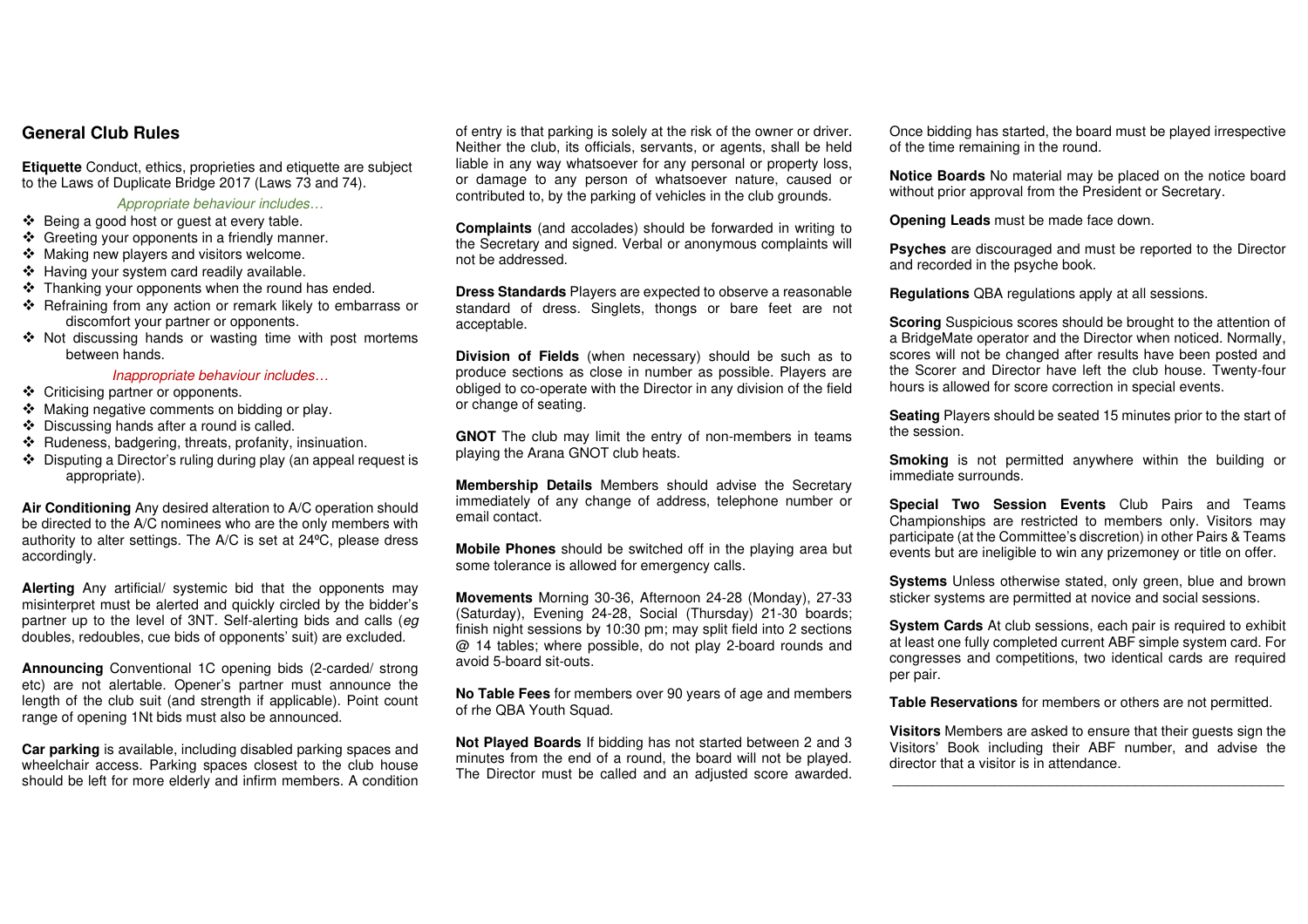#### **Masterpoints**

The Australian Bridge Federation allocates each registered player a membership number, and records all masterpoints earned against that number. Your ABF number must be quoted when visiting other clubs for crediting of masterpoints earned. Arana's ABF club number is 4-503.

**Gold** masterpoints are awarded for…

The Grand National Open Teams (GNOT).

**Red** masterpoints are awarded for…

Arana's QBA congresses in February & June;

 The Club Championship events, namely Pairs & Teams, held on Saturdays;

 Two session events: Pairs held on Monday (am), Tuesday, Wednesday & Friday;

 Various single session events as shown on the calendar. **Green** masterpoints are awarded for…

All other regular duplicate sessions, except...

**No** masterpoints are awarded at the Thursday social bridge.

#### **2022 QBA Calendar**

All club events and congresses are dependent on current COVID-19 restrictions. Cancellations may occur.

\_\_\_\_\_\_\_\_\_\_\_\_\_\_\_\_\_\_\_\_\_\_\_\_\_\_\_\_\_\_\_\_\_\_\_\_\_\_\_\_\_\_\_\_\_\_\_\_\_\_\_\_\_\_\_\_\_\_\_\_\_\_\_\_\_\_\_\_\_\_\_\_\_\_\_

For QBA events, generally: One day teams [T] events are Swiss Pairs [P] may be Imp, Butler or MatchPoint.

Graded events are:

 Open [O] no restrictions Restricted [R] < 300 MPs Novice [N] < 100 MPs

Clubs reserve the right to change graded formats. Check entry forms for formats and conditions.

 $\mathcal{L}_\mathcal{L} = \{ \mathcal{L}_\mathcal{L} = \{ \mathcal{L}_\mathcal{L} = \{ \mathcal{L}_\mathcal{L} = \{ \mathcal{L}_\mathcal{L} = \{ \mathcal{L}_\mathcal{L} = \{ \mathcal{L}_\mathcal{L} = \{ \mathcal{L}_\mathcal{L} = \{ \mathcal{L}_\mathcal{L} = \{ \mathcal{L}_\mathcal{L} = \{ \mathcal{L}_\mathcal{L} = \{ \mathcal{L}_\mathcal{L} = \{ \mathcal{L}_\mathcal{L} = \{ \mathcal{L}_\mathcal{L} = \{ \mathcal{L}_\mathcal{$ 

January & February 2023 events are provisional estimates.

#### **ABF Calendar**

Some national ABF events were cancelled due to COVID. Those listed in the 2022 calendar are yet to be confirmed.

#### **March**

| Tue           | $\mathbf{1}$ |                                                |
|---------------|--------------|------------------------------------------------|
| Wed           | 2            |                                                |
| Thu           | 3            |                                                |
| Fri           | 4            |                                                |
| Sat           | 5            |                                                |
| Sat           |              |                                                |
| Sun           | 6            | Dalby Teams, Toowong N Pairs                   |
| Mon           | 7            |                                                |
| Tue           | 8            |                                                |
| Wed           | 9            |                                                |
| Thu 10        |              |                                                |
| Fri 11        |              |                                                |
| Sat 12        |              |                                                |
| <b>Sun 13</b> |              | Rockhampton Teams, Qld Trials-2                |
| Mon 14        |              |                                                |
| Tue 15        |              |                                                |
| Wed 16        |              |                                                |
| <b>Thu 17</b> |              |                                                |
| Fri 18        |              |                                                |
| Sat 19        |              |                                                |
| <b>Sun 20</b> |              | Sunshine Coast Graded Teams, Qld Trials-2      |
| Mon 21        |              |                                                |
| Tue 22        |              |                                                |
| Wed 23        |              |                                                |
|               |              | Thu 24-27 ABF Tasmanian Festival of Bridge     |
| Fri 25        |              |                                                |
| Sat 26        |              | Stanthorpe Pairs, Surfers Paradise R & N Pairs |
|               |              |                                                |
| Mon 28        |              |                                                |
| <b>Tue 29</b> |              |                                                |
| Wed 30        |              |                                                |
| Thu 31        |              |                                                |
|               |              |                                                |

#### **April**  Fri 1 **GNOT 3** ...................................................................... Sat 2 2**-3** Qld Womens & Seniors Trials .............................. Sun 3 Redland R (<500) & N Teams .................................... Mon 4 ................................................................................... Tue 5 ................................................................................... Wed 6 ................................................................................... Thu 7 ................................................................................... Fri 8 ................................................................................... Sat 9 Townsville Pairs, Mackay Pairs .................................. Sun 10 Northern Suburbs Pairs .............................................. Mon 11 ................................................................................... Tue 12 ................................................................................... Wed 13 ................................................................................... Thu 14 ................................................................................... Fri 15 **No Play** (Easter) ........................................................ Sat 16 Cairns Pairs ................................................................ Sun 17 BBC Graded Pairs, Cairns Teams ............................. Mon 18 BBC Graded Teams, Cairns Teams ........................... Tue 19 ................................................................................... Wed 20 ................................................................................... Thu 21 ................................................................................... Fri 22 ................................................................................... Sat 23 Cleveland Bay Pairs, Gympie Pairs ........................... Sun 24 Warwick Pairs, Gympie Teams .................................. Sun 24-25 Cleveland Bay Teams ............................................. Mon 25 QCBC ANZAC Teams ................................................ Tue 26 ................................................................................... Wed 27 ................................................................................... Thu 28 ...................................................................................

 Fri 29 ................................................................................... Sat 30 Hervey Bay Pairs, Townsville N Pairs ........................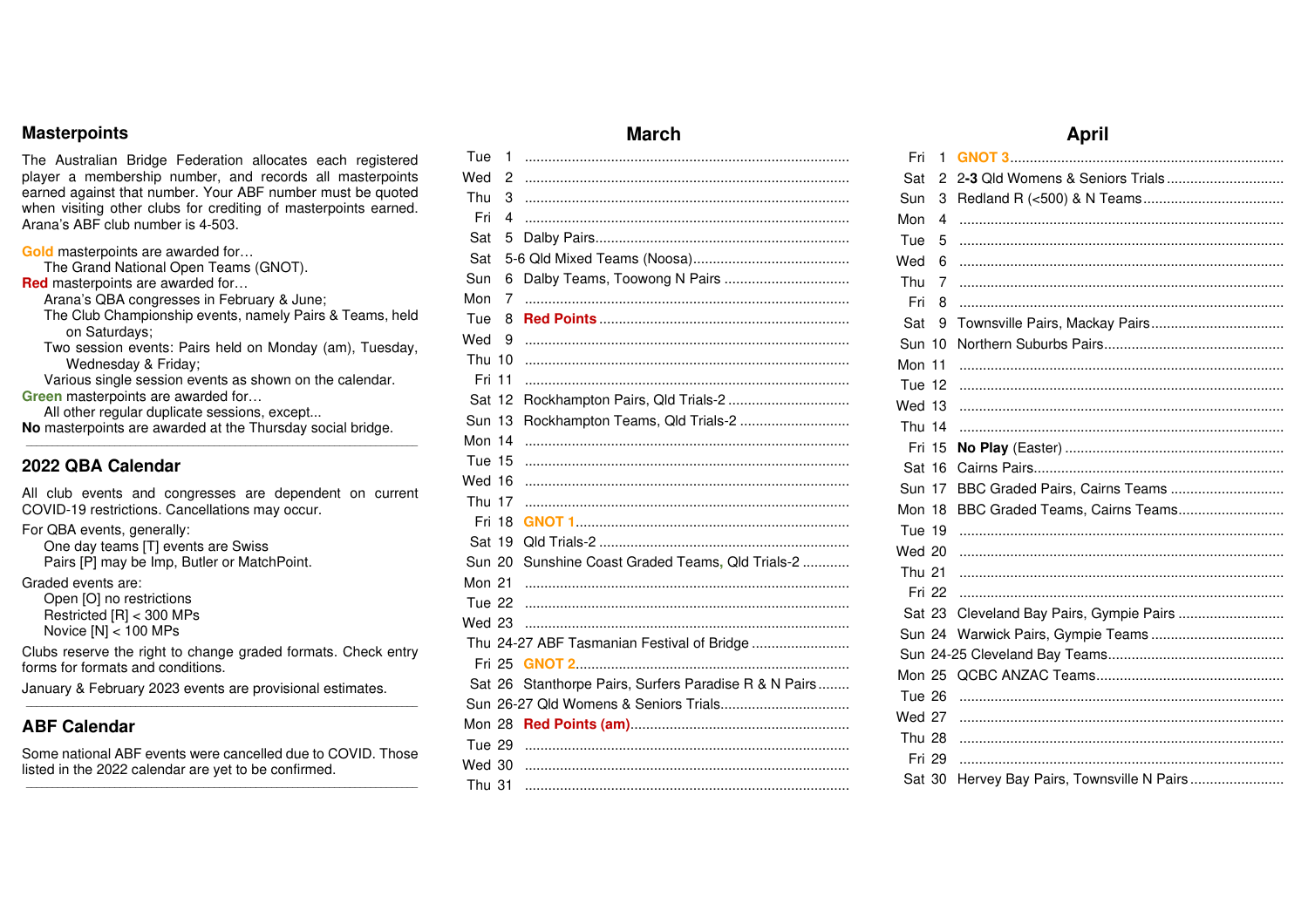#### May

| Sun           | 1      | Qld N Pairs (Sunnybank), Hervey Bay Teams   |
|---------------|--------|---------------------------------------------|
| Mon           | 2      |                                             |
| Tue           | 3      |                                             |
| Wed           | 4      |                                             |
| Thu           | 5      |                                             |
| Fri           | 6      |                                             |
| Sat           | 7      |                                             |
| Sun           | 8      |                                             |
| Mon           |        | 9-11 Barrier Reef Gold Congress (Townsvile) |
| Tue 10        |        |                                             |
| Wed 11        |        |                                             |
| <b>Thu 12</b> |        |                                             |
|               | Fri 13 |                                             |
|               |        |                                             |
| <b>Sun 15</b> |        |                                             |
| Mon 16        |        |                                             |
| Tue 17        |        |                                             |
| Wed 18        |        |                                             |
| <b>Thu 19</b> |        |                                             |
| Fri 20        |        |                                             |
| Sat 21        |        | Red Points, Qld Pairs (Northern Suburbs)    |
| <b>Sun 22</b> |        |                                             |
| Mon 23        |        |                                             |
| Tue 24        |        |                                             |
| <b>Wed 25</b> |        |                                             |
| <b>Thu 26</b> |        |                                             |
| Fri 27        |        |                                             |
| Sat 28        |        |                                             |
|               |        |                                             |
| <b>Sun 29</b> |        | Caloundra Graded Teams, BBC Graded Pairs    |
| Mon 30        |        |                                             |
| Tue 31        |        |                                             |

| Wed           | 1 |                                                |
|---------------|---|------------------------------------------------|
| Thu           | 2 |                                                |
| Fri           | 3 |                                                |
| Sat           | 4 |                                                |
| Sun           | 5 |                                                |
| Mon           | 6 |                                                |
| Tue           | 7 |                                                |
| Wed           | 8 |                                                |
| Thu           | 9 |                                                |
| Fri 10        |   |                                                |
| Sat 11        |   |                                                |
| Sun 12        |   |                                                |
| Mon $13$      |   |                                                |
| Tue 14        |   |                                                |
| Wed 15        |   |                                                |
| Thu 16        |   |                                                |
| Fri 17        |   |                                                |
| Sat 18        |   | Sunshine Coast Pairs, Gold Coast Graded Pairs  |
|               |   |                                                |
| Sun 19        |   | Sunshine Coast Teams, Gold Coast Graded Teams. |
| Mon 20        |   |                                                |
| Tue 21        |   |                                                |
| Wed 22        |   |                                                |
| Thu 23        |   |                                                |
| Fri 24        |   |                                                |
| <b>Sat 25</b> |   |                                                |
| <b>Sun 26</b> |   |                                                |
| <b>Mon 27</b> |   |                                                |
| Tue 28        |   |                                                |
| Wed 29        |   |                                                |
| Thu 30        |   |                                                |
|               |   |                                                |

#### July 2 Townsville Pairs, 2-14 ABF ANC Adelaide................. Sat Zephyr Charity Day (QCBC), Townsville Teams........ Sun 3 Tue<sub>5</sub> Sat 9 Lesson 1, Bundaberg Pairs, 9-10 Bowen Pairs......... Sun 10 B'berg Teams, Lockver Pairs, Redland R & N Pairs... Sat 16 Lesson 2, Bribie Graded Pairs, Cairns Pairs............. Mackay N Pairs, Surfers Paradise Pairs ................... Sun 17 Bribie Graded Teams, Surfers Teams......................... Qld 1 Session (green points) Teams of  $3$  ( $<50$ ) ........ Fri 29 Friday Pairs 2, 29-31 Cassowary Pairs (Cairns)....... Sun 31 Caloundra N Pairs, BBC Graded Teams....................

#### June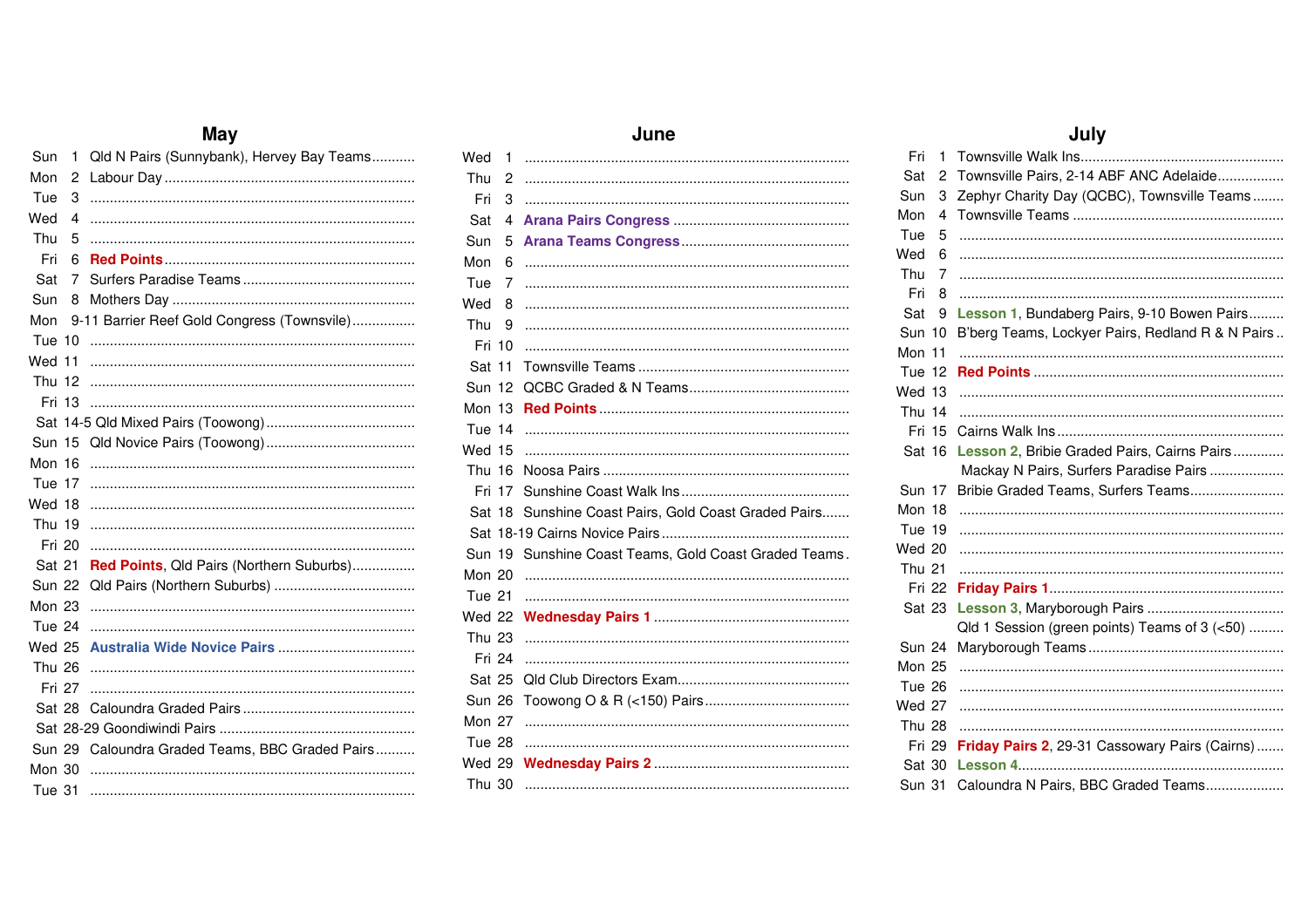# **August**

| Mon           | 1 |                                               |
|---------------|---|-----------------------------------------------|
| Tue           | 2 |                                               |
| Wed           | 3 |                                               |
| Thu           | 4 |                                               |
| Fri           | 5 |                                               |
| Sat           | 6 |                                               |
| Sun           | 7 | Sunnybank Teams, Sunshine Coast Teams         |
|               |   |                                               |
| Mon           | 8 |                                               |
| Tue           |   | 9-14 Coffs Harbour Gold Congress              |
| Wed 10        |   |                                               |
| <b>Thu 11</b> |   |                                               |
| Fri 12        |   |                                               |
| Sat 13        |   | Arana Teams Championship, No Lesson           |
| <b>Sun 14</b> |   | Gold Coast R & N Pairs, Cleveland Bay Teams,  |
|               |   |                                               |
| Mon 15        |   |                                               |
| Tue 16        |   |                                               |
| Wed 17        |   |                                               |
| Thu 18        |   |                                               |
| Fri 19        |   |                                               |
| <b>Sat 20</b> |   |                                               |
| <b>Sun 21</b> |   | Qld Graded Teams (Toowong)                    |
| Mon 22        |   |                                               |
| Tue 23        |   |                                               |
| Wed 24        |   |                                               |
| Thu 25        |   |                                               |
| Fri 26        |   |                                               |
| Sat 27        |   | No Lesson, Yeppoon Pairs, Darling Downs Pairs |
|               |   | Sat 27-28 Brisbane Zone GNOT Final (QCBC)     |
| <b>Sun 28</b> |   | Yeppoon Teams, Darling Downs Teams            |
| Mon 29        |   |                                               |
| Tue 30        |   |                                               |
|               |   | Wed 31-4 Sep Northern Territory Gold (Darwin) |
|               |   |                                               |

| September     |   |                                                 |
|---------------|---|-------------------------------------------------|
| Thu           | 1 |                                                 |
| Fri           | 2 |                                                 |
| Sat           | 3 | Lesson 7, Qld Graded Pairs (QCBC), Cairns Pairs |
|               |   |                                                 |
| Sun           | 4 |                                                 |
| Mon           | 5 |                                                 |
| Tue           | 6 |                                                 |
| Wed           | 7 |                                                 |
| Thu           | 8 |                                                 |
| Fri           | 9 |                                                 |
| Sat 10        |   | Lesson 8, 10-11 Magnetic Is (T'ville) Teams     |
| <b>Sun 11</b> |   | Noosa Teams, Dalby Pairs, Kenmore N Pairs       |
| Mon 12        |   |                                                 |
| Tue 13        |   |                                                 |
| Wed 14        |   |                                                 |
| Thu 15        |   |                                                 |
| Fri 16        |   |                                                 |
| Sat 17        |   |                                                 |
| Sun 18        |   | SunCoast Prs, SancCove R & N Prs, Redland G Prs |
|               |   | Mon 19-28 ABF Spring Nationals (Sydney)         |
| Tue 20        |   |                                                 |
| <b>Wed 21</b> |   |                                                 |
| Thu 22        |   |                                                 |
| Fri 23        |   |                                                 |
| Sat 24        |   | Arana Pairs Championship, Surfers Pairs         |
| <b>Sun 25</b> |   | Qld Teams of 3 (NSubs), Surfers Teams           |
| Mon 26        |   |                                                 |
| Tue 27        |   |                                                 |
| Wed 28        |   |                                                 |
| Thu 29        |   |                                                 |
| Fri 30        |   | Toowoomba Walk Ins, Mackay Pairs, ABF Canberra  |

# October

| Sat           | 1 | Toowoomba Pairs, Mackay Pairs                     |
|---------------|---|---------------------------------------------------|
| Sun           | 2 | Sunshine Coast N Pairs, Mackay Teams              |
| Mon           | 3 | Queens Birthday, Mackay Teams                     |
| Tue           | 4 |                                                   |
| Wed           | 5 |                                                   |
| Thu           | 6 |                                                   |
| Fri           | 7 |                                                   |
| Sat           | 8 | QBA Bridge Festival Pairs (QCBC)                  |
| Sun           |   | 9-10 QBA Bridge Festival Teams (QCBC)             |
| Mon 10        |   |                                                   |
| Tue 11        |   |                                                   |
| Wed 12        |   |                                                   |
| <b>Thu 13</b> |   |                                                   |
| Fri 14        |   |                                                   |
| Sat 15        |   |                                                   |
| <b>Sun 16</b> |   | BBC R & N Pairs, Gympie Teams                     |
| Mon 17        |   |                                                   |
| Tue 18        |   |                                                   |
| Wed 19        |   |                                                   |
| Thu 20        |   |                                                   |
| Fri 21        |   |                                                   |
| <b>Sat 22</b> |   |                                                   |
| <b>Sun 23</b> |   |                                                   |
| Mon 24        |   |                                                   |
| Tue 25        |   |                                                   |
| <b>Wed 26</b> |   |                                                   |
| Thu 27        |   |                                                   |
| Fri 28        |   |                                                   |
| Sat 29        |   |                                                   |
| <b>Sun 30</b> |   | H-Bay Teams, Cleveland Bay Pairs, Caloundra Pairs |
| Mon 31        |   |                                                   |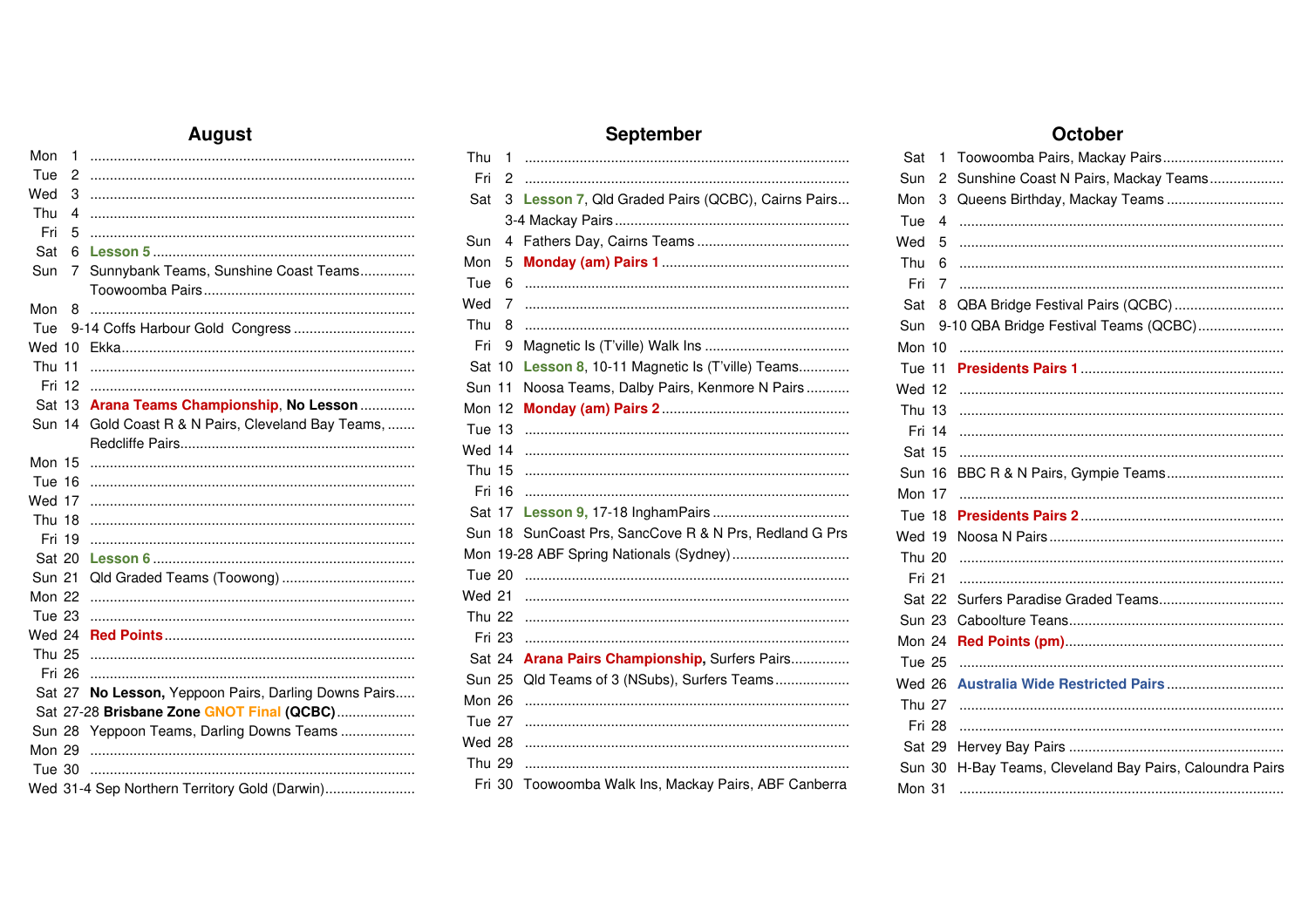### November

| Tue           | 1 |                                                  |
|---------------|---|--------------------------------------------------|
| Wed           | 2 |                                                  |
| Thu           | 3 |                                                  |
| Fri           | 4 |                                                  |
| Sat           | 5 | Townsville N Teams, Northern Suburbs Pairs       |
| Sun           | 6 |                                                  |
| Mon           | 7 |                                                  |
| Tue           | 8 |                                                  |
| Wed           | 9 |                                                  |
| <b>Thu 10</b> |   |                                                  |
| Fri 11        |   |                                                  |
| Sat 12        |   | Red Points, 12-13 CQ Teams (Mackay)              |
| Sun 13        |   | Qld Senior Pairs (SunCoast), Toowoomba R Teams   |
| Mon 14        |   |                                                  |
| Tue 15        |   |                                                  |
| Wed 16        |   |                                                  |
| <b>Thu 17</b> |   |                                                  |
| Fri 18        |   |                                                  |
|               |   | Sat 19-20 Noosa Pairs, 19-26 Qld-Wide Pairs      |
| <b>Sun 20</b> |   | Brisbane Zone Interclub Teams, Gold Coast Teams. |
| <b>Mon 21</b> |   |                                                  |
| Tue 22        |   |                                                  |
| <b>Wed 23</b> |   |                                                  |
| Thu 24        |   |                                                  |
|               |   | Fri 25-28 GNOT National Final (Tweed Heads)      |
| Sat 26        |   |                                                  |
| Sun 27        |   |                                                  |
| Mon 28        |   |                                                  |
| Tue 29        |   |                                                  |
| Wed 30        |   |                                                  |

| <b>December</b> |                |  |  |  |  |  |  |  |  |
|-----------------|----------------|--|--|--|--|--|--|--|--|
| Thu             | $\overline{1}$ |  |  |  |  |  |  |  |  |
| Fri             | 2              |  |  |  |  |  |  |  |  |
| Sat             |                |  |  |  |  |  |  |  |  |
| Sun             | 4              |  |  |  |  |  |  |  |  |
| Mon             | 5              |  |  |  |  |  |  |  |  |
| Tue             | 6              |  |  |  |  |  |  |  |  |
| Wed             | 7              |  |  |  |  |  |  |  |  |
| Thu             | 8              |  |  |  |  |  |  |  |  |
| Fri             | 9              |  |  |  |  |  |  |  |  |
| Sat 10          |                |  |  |  |  |  |  |  |  |
| Sun 11          |                |  |  |  |  |  |  |  |  |
| Mon 12          |                |  |  |  |  |  |  |  |  |
| Tue 13          |                |  |  |  |  |  |  |  |  |
| Wed 14          |                |  |  |  |  |  |  |  |  |
| <b>Thu 15</b>   |                |  |  |  |  |  |  |  |  |
| Fri 16          |                |  |  |  |  |  |  |  |  |
| Sat 17          |                |  |  |  |  |  |  |  |  |
| Sun 18          |                |  |  |  |  |  |  |  |  |
| Mon 19          |                |  |  |  |  |  |  |  |  |
| Tue 20          |                |  |  |  |  |  |  |  |  |
| <b>Wed 21</b>   |                |  |  |  |  |  |  |  |  |
| <b>Thu 22</b>   |                |  |  |  |  |  |  |  |  |
| Fri 23          |                |  |  |  |  |  |  |  |  |
| Sat 24          |                |  |  |  |  |  |  |  |  |
| <b>Sun 25</b>   |                |  |  |  |  |  |  |  |  |
| Mon 26          |                |  |  |  |  |  |  |  |  |
| Tue 27          |                |  |  |  |  |  |  |  |  |
| Wed 28          |                |  |  |  |  |  |  |  |  |
| <b>Thu 29</b>   |                |  |  |  |  |  |  |  |  |
| Fri 30          |                |  |  |  |  |  |  |  |  |
| Sat 31          |                |  |  |  |  |  |  |  |  |

# January 2023 (Estimated)

| Sun           | 1 |                                             |
|---------------|---|---------------------------------------------|
| Mon           | 2 |                                             |
| Tue           | 3 |                                             |
| Wed           | 4 |                                             |
| Thu           | 5 |                                             |
| Fri           | 6 |                                             |
| Sat           | 7 |                                             |
| Sun           | 8 |                                             |
| Mon           | 9 |                                             |
| Tue 10        |   |                                             |
|               |   | Wed 11-22 ABF Summer Festival (Canberra)    |
| <b>Thu 12</b> |   |                                             |
| Fri 13        |   |                                             |
| Sat 14        |   |                                             |
| <b>Sun 15</b> |   |                                             |
| Mon 16        |   |                                             |
| Tue 17        |   |                                             |
| Wed 18        |   |                                             |
| <b>Thu 19</b> |   |                                             |
| Fri 20        |   |                                             |
| Sat 21        |   |                                             |
| Sun 22        |   |                                             |
| Mon 23        |   |                                             |
| Tue 24        |   |                                             |
| <b>Wed 25</b> |   |                                             |
|               |   | Thu 26-29 Townsville Australia Day Congress |
| Fri 27        |   |                                             |
| <b>Sat 28</b> |   |                                             |
| Sun 29        |   |                                             |
| Mon 30        |   |                                             |
| Tue 31        |   |                                             |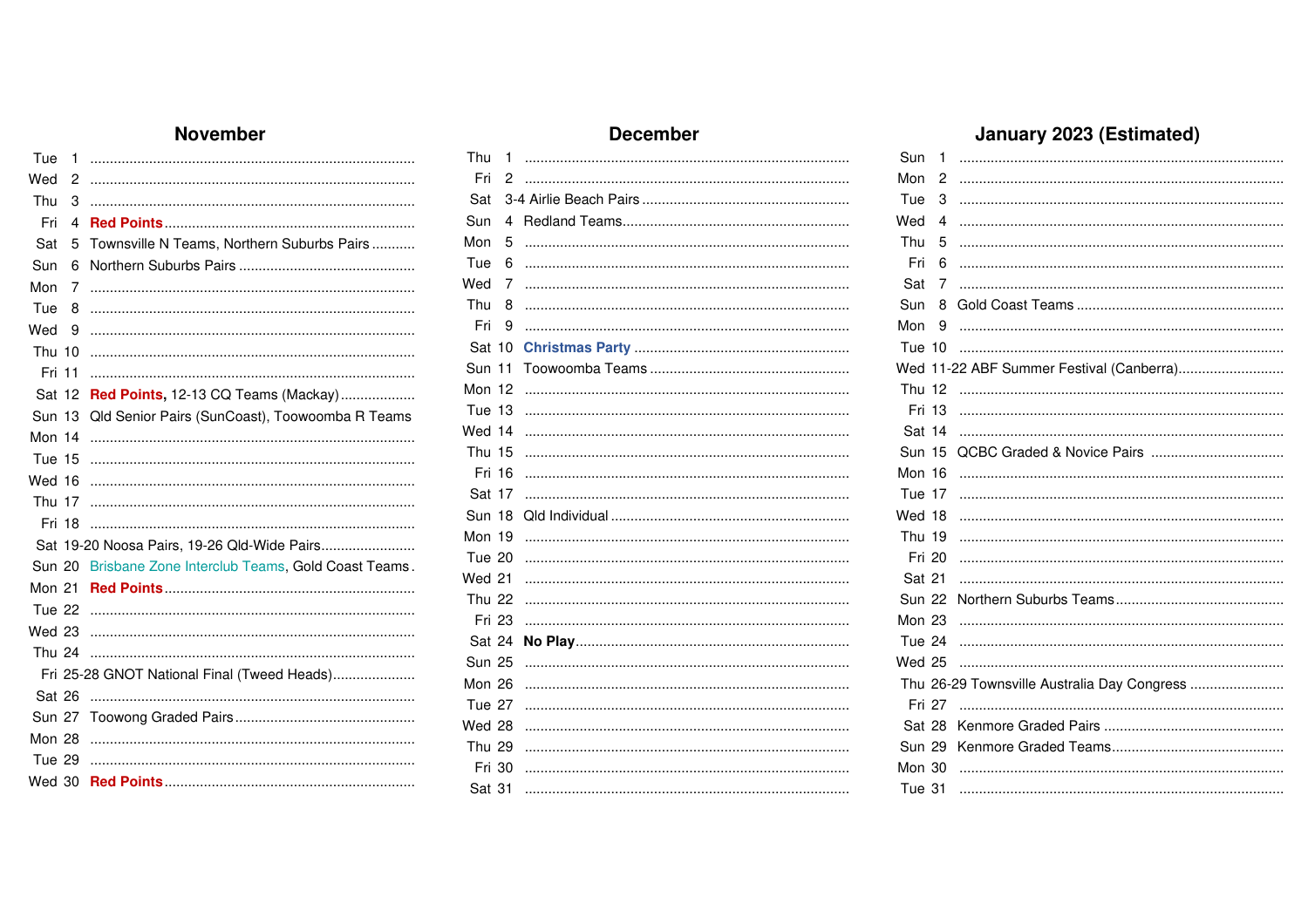#### February

| Wed           | 1 |                                             |
|---------------|---|---------------------------------------------|
| Thu           | 2 |                                             |
| Fri           | 3 |                                             |
| Sat           |   | 4-5 Qld Seniors Teams (Sunshine Coast)      |
| Sun           | 5 | Toowoomba R & N Pairs, Toowong Pairs        |
| Mon           | 6 |                                             |
| Tue           | 7 |                                             |
| Wed           | 8 |                                             |
| Thu           | 9 |                                             |
| Fri 10        |   |                                             |
| Sat 11        |   |                                             |
| <b>Sun 12</b> |   |                                             |
| Mon 13        |   |                                             |
| Tue 14        |   |                                             |
| Wed 15        |   |                                             |
| Thu 16        |   |                                             |
|               |   | Fri 17-25 Gold Coast International Congress |
| Sat 18        |   |                                             |
| <b>Sun 19</b> |   |                                             |
| <b>Mon 20</b> |   |                                             |
| Tue 21        |   |                                             |
| Wed 22        |   |                                             |
| <b>Thu 23</b> |   |                                             |
| Fri 24        |   |                                             |
| Sat 25        |   |                                             |
| <b>Sun 26</b> |   |                                             |
| <b>Mon 27</b> |   |                                             |
| Tue 28        |   |                                             |



#### **Membership at Febuary 2022**

Some members have chosen not to be included in this listing. Please advise the Secretary of any changes of address,<br>telephone number or email contact.

This list appears in the printed booklet only. It has been deleted from from the web site version.

| Additions/ Changes/ Notes |
|---------------------------|
|                           |
|                           |
|                           |
|                           |
|                           |
|                           |
|                           |
|                           |
|                           |
|                           |